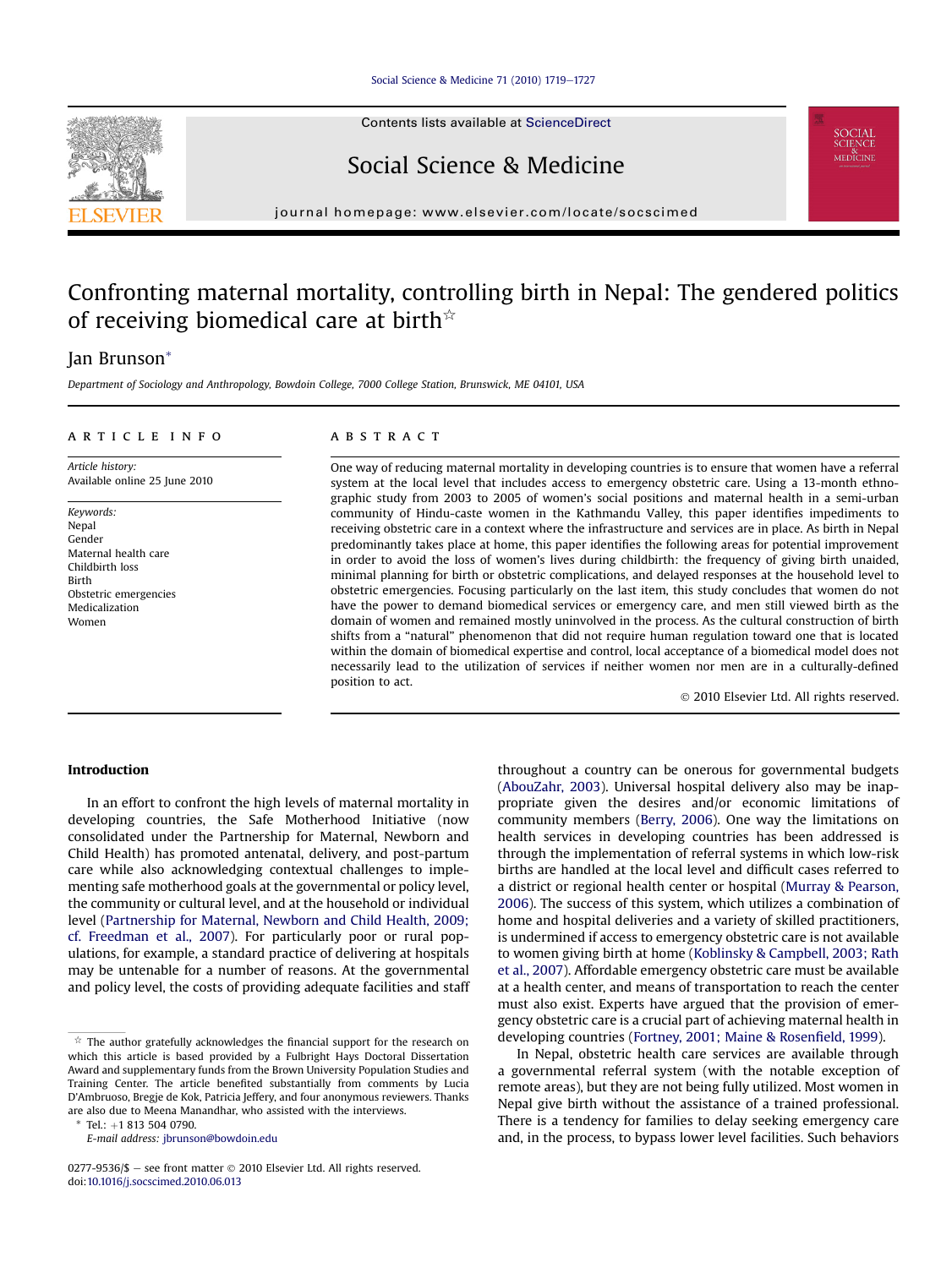would be understandable in locations where services were of poor quality ([Barker, Bird, Pradhan, & Shakya, 2007\)](#page-7-0), of substantial expense, or culturally inappropriate [\(Justice, 1986\)](#page-8-0). The study described here, however, focuses on a location where hospital and local referral services were available in order to explore why families do not use biomedical options at birth despite governmental and non-governmental agencies' efforts to increase the prevalence of professional assistance at birth in order to confront persistently excessive maternal mortality rates (cf. [Jeffery & Jeffery,](#page-8-0) [2010, in this issue\)](#page-8-0).

Using an ethnographic study of women's social positions and maternal health in a semi-urban community of Hindu-caste women in the Kathmandu Valley, Nepal, this paper identifies impediments to receiving obstetric care in a context where the infrastructure and services were in place. This paper considers the household-level dynamics of giving birth at home in the Nepal context and what characteristics of the situation need to change in order to decrease the loss of women's lives in childbearing. The research is based on interviews and participant observation conducted with women; thus their birth complications obviously ended in receiving assistance and surviving. I present these particular narratives as "near misses" that offer us insight into what goes wrong during home birth that may lead to a woman's loss of life.

### Background

Nepal's official reported maternal mortality ratio (MMR) of 281 (per  $100,000$  live births) for the period  $1999-2005$  [\(Ministry of](#page-8-0) [Health and Population, New ERA, & Macro International Inc.,](#page-8-0) [2007\)](#page-8-0) makes maternal health a concern of the Ministry of Health and Population (MoHP) and non-governmental agencies alike. The World Health Organization (WHO) and UNICEF provide a more dire picture; they report an adjusted MMR of 830 for 2005 [\(UNICEF,](#page-8-0) [2009](#page-8-0)). While the MMR in Nepal and whether it is decreasing remain a topic of debate (cf. [Pant et al., 2008\)](#page-8-0), the Demographic and Health Survey (DHS) has documented the at least partially successful efforts of national and international players to combat maternal mortality through modest increases in the following: the percentage of births delivered at health facilities, the percentage of women making four antenatal care visits, the percentage of births assisted by a Skilled Birth Attendant (SBA), and the percentage of women receiving postnatal care [\(Ministry of Health et al., 2007](#page-8-0)). Since this paper focuses on emergencies during home births, I shall not address postnatal care visits in the following discussion.

The prevalence of skilled care received by Nepali women during pregnancy and birth has increased noticeably within the last decade. However, the experience of procreative processes for women in Nepal varies significantly along the lines of wealth and place of residence (we know little about the significance of caste or ethnicity since the Nepal Demographic and Health Surveys do not report on these variables). There are dramatic differences in the practices and experiences of procreation for women in rural versus urban areas and in wealthy versus poor families; as in many countries, reproduction is stratified [\(Rapp, 2001](#page-8-0)) in Nepal. Women in the most disadvantaged sectors of society receive the lowest levels of biomedical health care. The effects of wealth and the urban/rural divide can be observed in the tables that follow on delivery location, antenatal care, and assistance at birth by a skilled birth attendant.

The large majority of births by Nepali women occur at home (see Table 1). In the five years preceding the 2006 DHS, 81 percent of births took place at home. Only 18 percent of births were delivered in a government health facility, and less than 1 percent of births occurred in a private health facility. The majority of women who

#### Table 1

Place of delivery. Percent distribution of births in the five years preceding the survey according to place of delivery (2006 Nepal DHS).

|                    | Health<br>facility | Home | Other | Number of<br>births |
|--------------------|--------------------|------|-------|---------------------|
| Birth order        |                    |      |       |                     |
| 1                  | 31.7               | 66.8 | 1.5   | 1676                |
| $2 - 3$            | 14.8               | 84.2 | 1.0   | 2342                |
| $4 - 5$            | 6.9                | 91.9 | 1.3   | 946                 |
| $6+$               | 6.3                | 91.6 | 2.1   | 580                 |
| Residence          |                    |      |       |                     |
| Urban              | 47.8               | 51.5 | 0.7   | 677                 |
| Rural              | 13.5               | 85.1 | 1.4   | 4868                |
| Mother's education |                    |      |       |                     |
| No education       | 7.9                | 90.7 | 1.4   | 3343                |
| Primary            | 18.9               | 80.2 | 1.0   | 1009                |
| Some secondary     | 34.6               | 64.1 | 1.3   | 848                 |
| SLC and above      | 67.4               | 31.6 | 1.0   | 345                 |
| Wealth quintile    |                    |      |       |                     |
| Lowest             | 4.3                | 93.3 | 2.4   | 1412                |
| Second             | 9.3                | 90.0 | 0.8   | 1180                |
| Middle             | 11.9               | 87.1 | 1.0   | 1132                |
| Fourth             | 21.7               | 77.0 | 1.3   | 983                 |
| Highest            | 55                 | 44.3 | 0.8   | 838                 |

had given birth in the five years before the survey reported that they believed it was not necessary to give birth in a health facility (73 percent), 17 percent said that it was not customary, 10 percent said that it cost too much, and 9 percent that a health facility was too far or that there was no transportation available. In addition, 3 percent of women mentioned that they gave birth before they could get to a facility, even though they had planned to go to a health facility for delivery ([MoHP et al., 2007\)](#page-8-0). Since home births are so prevalent, other aspects of care become all the more important: antenatal care in order to identify high-risk births along with general preparations for birth, and delivery assistance in order to manage complications and advocate for hospitalization when necessary.

In terms of antenatal care, national level statistics from the 2006 Nepal DHS show a markedly higher percentage of women in younger age groups who utilize antenatal care from a trained health professional. This higher percentage is the combined result of a historical change  $-$  an increase in availability of services and the development of a trend in going for antenatal check-ups  $-$  and the fact that a higher percentage of women seek antenatal care for their first birth but not for subsequent births. This difference in behavior for first birth versus subsequent births holds true for seeking a hospital (or other health facility) delivery for the first child and not for higher parity children (see Table 1). In the decade between 1996 and 2006, the proportion of women who received antenatal care from an SBA increased from 24 percent in 1996 to 28 percent in 2001 and 44 percent in 2006 [\(MoHP et al., 2007\)](#page-8-0).

The concept of birth preparedness, like antenatal care, is a part of a biomedical model and risk framework; when birth is considered a natural event, it does not require planning. Birth preparedness in the context of Nepal and similar developing countries is of great relevance to a successful delivery (which most often begins outside a health facility). Ideally it ensures appropriate care and reduces delays in obtaining emergency care when necessary. In a rural setting in the Terai (southern plains of Nepal), [McPherson,](#page-8-0) [Khadka, Moore, and Sharma \(2006\)](#page-8-0) documented the effectiveness of a birth-preparedness program that encouraged preparation for normal birth through promoting the selection of an SBA and place of delivery, preparation of essential items for delivery such as a clean delivery kit, knowledge of danger signs for mother and newborn and when, whom, and where to seek help, and the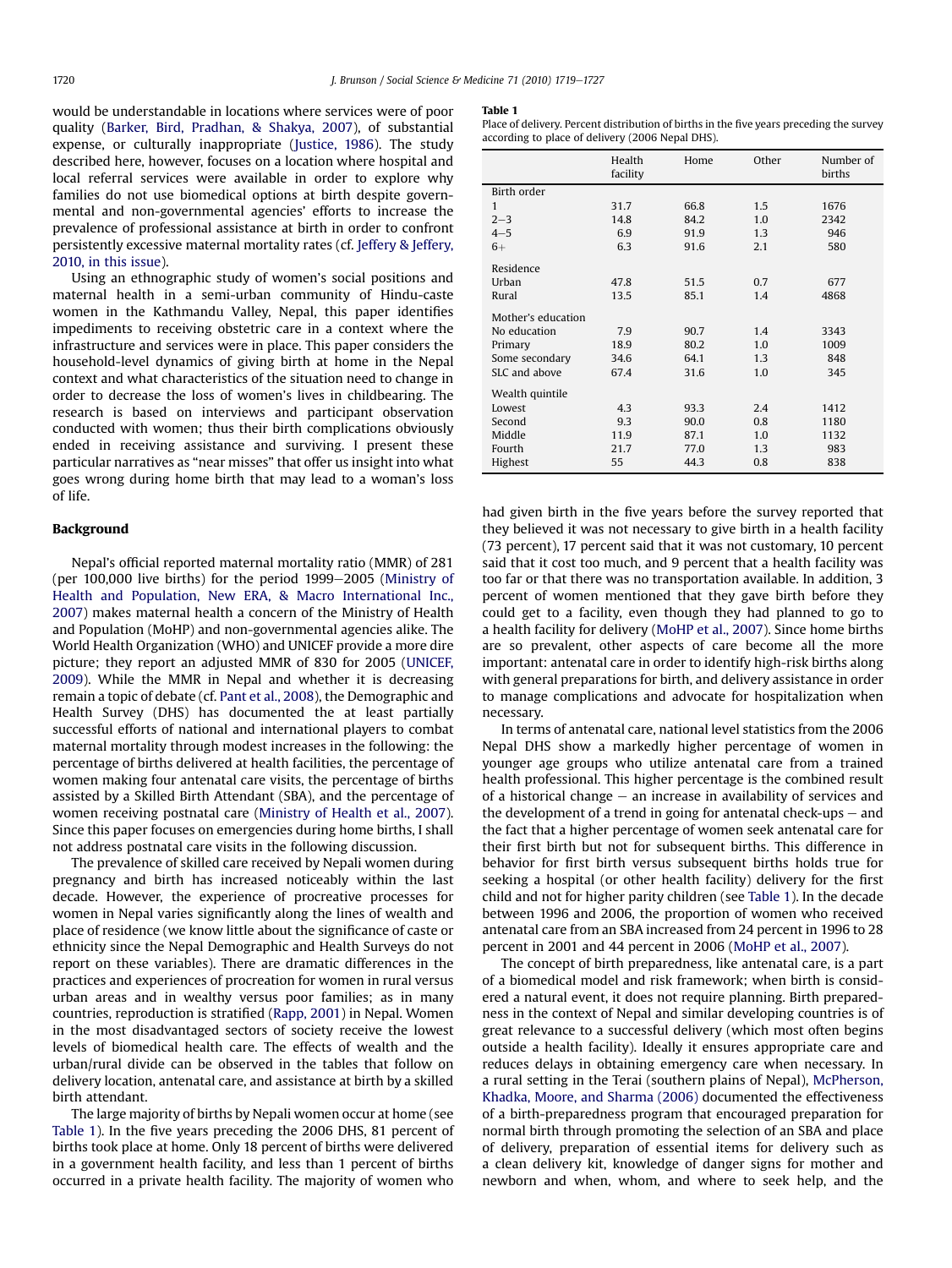arrangement of access to funds and means for emergency transportation and medical care. While the improvements in essential newborn practices were noteworthy, the authors note that skilled birth attendance and use of emergency obstetric care did not change. However, a study on the effects of a participatory intervention with groups of women in a district that spans the middle hills and the Terai documented a lower maternal mortality ratio in the intervention clusters than the control clusters ([Manandhar](#page-8-0) [et al., 2004](#page-8-0)). National statistics report ([MoHP et al., 2007](#page-8-0)) that overall few people made specific preparations before delivery (of the most recent birth in the five years before the survey): 46 percent of women made no preparations, 29 percent of men made no preparations. Women's efforts were concentrated on saving money and arranging for food and clothing for the newborn, whereas men focused primarily on saving money. These questions are new to the 2006 Nepal DHS, and this sort of breakdown by household members' roles is essential to understanding decisions regarding women's health.

During delivery, the assistance of a Skilled Birth Attendant (SBA) is seen as essential in reducing maternal mortality through safe and aseptic practices, the skills to manage certain complications, and the ability to stabilize a woman and infant with obstetric complications for referral to a health facility. In Nepal, the category SBA includes doctors, nurses, or nurse midwives who have received standard training in an internationally defined set of core midwifery skills [\(World Health Organization, 2009](#page-8-0)). [Carlough and](#page-7-0) [McCall \(2005\)](#page-7-0) suggest that Maternal Child Health Workers, on average, also have an acceptable level of knowledge and skill to serve as SBAs in Nepal, especially in remote areas with sub-health posts that do not have staff in the SBA category. Studies have demonstrated that the low utilization of SBAs in Nepal and India result from factors such as views that birth is a natural event that takes place at home, a view that modern health services are only used as a last resort in the event of an emergency, a lack of knowledge regarding available SBAs in the area, poorly trained SBAs who are unable or unwilling to attend births at home, and high costs associated with emergency transport and health services ([Borghi, Ensor, Neupane, & Tiwari, 2006; Grif](#page-7-0)fiths & Stephenson, [2001; McPherson et al., 2006\)](#page-7-0). Urban residence, a higher level of education, and a higher level of wealth all corresponded with greater utilization of delivery care by health professionals in Nepal

(see Table 2). Between the 1996 DHS and 2006 DHS, the percentage of births assisted by an SBA increased from 9 percent to 19 percent ([MoHP et al., 2007](#page-8-0)).

In addition to these increases in antenatal check-ups and assistance at birth by a skilled professional, [Pant et al. \(2008\)](#page-8-0) also attributes the reduction in maternal mortality to a decrease in the total fertility rate, access to safe abortions (legalized in 2002), and national efforts toward becoming a more open-market economy. However, in a country where the vast majority of births still take place at home, the intrapartum period is considered to be a key site for intervention in maternal mortality in Nepal [\(Pant et al., 2008\)](#page-8-0) and elsewhere ([Campbell & Graham, 2006\)](#page-7-0). This paper contributes to the discussion on strategies for intrapartum care by examining narratives of birth in a developing country where skilled birth attendants are underutilized. While [Mullany \(2006; Mullany,](#page-8-0) [Hindin, & Becker, 2005\)](#page-8-0) provides insight into the urban Nepali situation, and [Thapa \(1996; Thapa, Chongsuvivatwong, Geater,](#page-8-0) [Ulstein, & Bechtel, 2000\)](#page-8-0) outlines birth practices in rural Nepal, the research presented in this paper is based in a semi-urban context between the urban and rural extremes. And with little data gathered to date on the role of various household members on health-seeking behavior for pregnancy and birth in Nepal, this study's major contribution is a detailed description of the gendered and household (or lifecourse, cf. [Das Gupta, 1995\)](#page-8-0) politics that determine whether a woman receives biomedical care at birth.

#### Methods

The results presented here are part of a larger project conducted in the semi-urban village of Vishnumati (in compliance with IRB approval, place names and people's names are pseudonyms). The village sits just below the rim of the mountains that surround the Kathmandu Valley, at the end of a paved road from Kathmandu. Vishnumati's in-between status, neither a village nor a city, poised on the edge of the Kathmandu Valley with the urban metropolis below and the rural expanse beyond the ridge of mountains that encase the valley, made it an ideal location to study social change at the microlevel. It was middle ground between the extremes of Kathmandu and rural villages, both literally in terms of physical location on the outskirts of the valley, and in terms of its combination of urban and rural characteristics. One of the main questions

#### Table 2

Delivery assistance. Percent distribution of births in the five years preceding the survey by person providing assistance at time of delivery (2006 Nepal DHS).

|                       | Doctor, nurse,<br>or midwife | Health worker,<br><b>FCHV<sup>a</sup></b> | <b>Traditional Birth</b><br>Attendant | Relative or<br>otherb | No one | Number of<br>births |
|-----------------------|------------------------------|-------------------------------------------|---------------------------------------|-----------------------|--------|---------------------|
| Mother's age at birth |                              |                                           |                                       |                       |        |                     |
| ${<}20$               | 22.1                         | 7.0                                       | 22.4                                  | 46.1                  | 2.5    | 1156                |
| $20 - 34$             | 18.5                         | 6.3                                       | 18.4                                  | 50.3                  | 6.5    | 3957                |
| $35 - 49$             | 11.3                         | 5.1                                       | 12.7                                  | 53.2                  | 17.8   | 433                 |
| Residence             |                              |                                           |                                       |                       |        |                     |
| Urban                 | 50.6                         | 2.5                                       | 11.3                                  | 32.7                  | 2.9    | 677                 |
| Rural                 | 14.3                         | 6.8                                       | 19.8                                  | 52.0                  | 7.0    | 4768                |
| Mother's education    |                              |                                           |                                       |                       |        |                     |
| No education          | 8.2                          | 5.3                                       | 21.9                                  | 55.8                  | 8.8    | 3343                |
| Primary               | 20.6                         | 7.2                                       | 17.0                                  | 49.7                  | 5.6    | 1009                |
| Some secondary        | 36.6                         | 8.5                                       | 15.2                                  | 38.7                  | 1.1    | 848                 |
| SLC and above         | 71.1                         | 8.1                                       | 2.8                                   | 17.1                  | 1.0    | 345                 |
| Wealth quintile       |                              |                                           |                                       |                       |        |                     |
| Lowest                | 4.8                          | 4.5                                       | 8.8                                   | 68.2                  | 13.7   | 1412                |
| Second                | 10.1                         | 7.5                                       | 26.2                                  | 52.0                  | 4.1    | 1180                |
| Middle                | 12.4                         | 6.6                                       | 29.4                                  | 45.3                  | 6.2    | 1132                |
| Fourth                | 23.0                         | 8.5                                       | 20.9                                  | 44.5                  | 3.2    | 983                 |
| Highest               | 57.8                         | 4.6                                       | 8.5                                   | 26.9                  | 2.2    | 838                 |

 $FCHV = Female Community Health Volumeer. "Other" refers to any non-trained person, such as a neighbor.$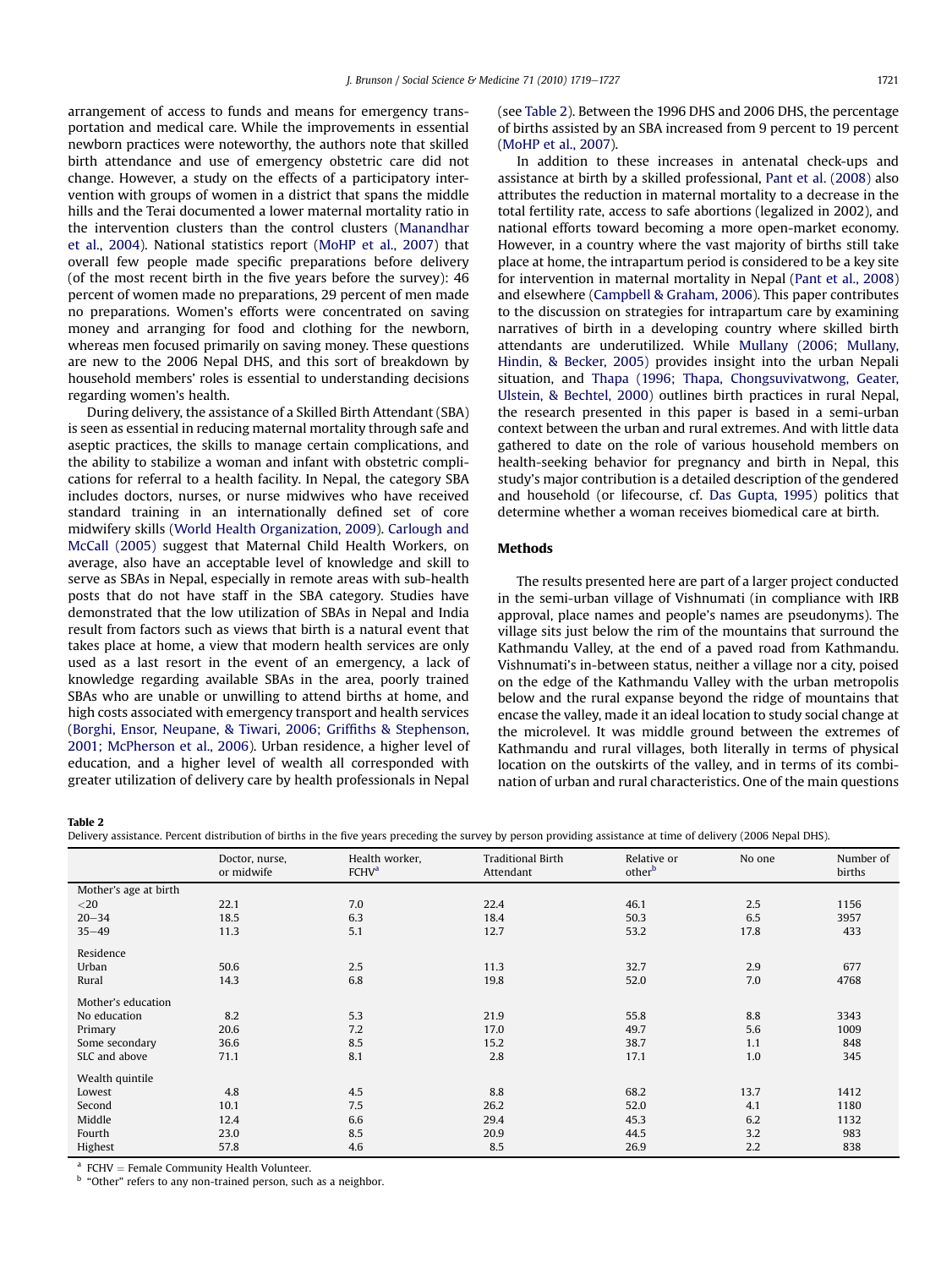regarding maternal health that remains unanswered in the Nepal context is why women give birth at home even in areas where health facilities are available. In order to address this question, I selected Vishnumati as a locale that would be fairly representative of semi-urban areas in Nepal in which families appeared to have access to health facilities.

The other reason for choosing this locale was the distribution of ethnic groups and castes represented in its population. For its small size, Nepal contains a surprising amount of ethnic and linguistic diversity. For this reason, limiting the present study to a cultural subgroup of the nation's population was necessary in order to limit cultural variation. I chose the group whose ideologies had been dominant both politically and socially since the consolidation of the country in 1768 until the overthrow of the Hindu monarchy in 2007: Parbatiya Hindus. This group includes the Bahun (or Brahman), Chhettri, Thakuri, and Dalit. The Parbatiya group is based on linguistic and historical distinctions; but ultimately it is a loose approximation of a cultural group that is heterogeneous because of the subgroups (often glossed as "castes") that comprise it and the increasingly porous boundaries that demarcate it. In order to avoid the reification of the name "Parbatiya", I prefer to use the more accessible term "Hindu-caste."

After obtaining census records from the Central Bureau of Statistics in Thapathali in 2003 and charting the ethnic breakdown of a couple of potential research sites, Vishnumati emerged as an ideal site because of its large percentage of Hindu-caste residents (unlike many of the predominantly Newar towns around the edges of the Kathmandu Valley). According to the data in the 2002 Nepali census ([Central Bureau of Statistics, 2002\)](#page-7-0), Hindu-caste groups comprised almost 44 percent of the total population in this location. It also turned out that this location was not directly affected by recruiting or violence by the ongoing Maosist insurgency, which locals attributed to the presence of a large army barracks nearby.

During the 13 months of research carried out between 2003 and 2005, I used a mixed method approach that incorporated the following: ongoing participant observation, the enumeration of households and a survey of a random sample of households, the selection of 30 case studies representing a range of important cultural and economic factors, interviews and observations at the local sub-health post and the two hospitals used by locals, and immersing myself in the community in general by becoming the paying guest of a local Newari family and participating in daily life and rituals. My status as an adopted "daughter" of a local family was also a prerequisite to gaining credibility in the eyes of families in the community and the ability to conduct in-depth research there.

In the initial months of research, I mapped and enumerated households ( $N = 794$ ) of the two most populous political sections ("wards") of the village, and surveyed a random sample of 248 households for basic demographic, household history, and birth information. I excluded households in which one or more spouses were not Nepalese citizens. The number 250 was selected as a number that would result in statistically significant descriptive statistics for the population of households in the two wards, and there were two refusals. The data gathered in the survey provided information for choosing families for in-depth case studies according to a sampling matrix of the following characteristics: caste, socioeconomic status, education, and age. This was necessary to capture and account for variation created by each of these categories. I had to select additional low-caste (or Dalit) families from the two wards for the case studies to compensate for the small number of them in the population. In addition, there were no lowcaste families in my sample that were in the category of moderate or high socioeconomic status.

Ultimately I selected 30 case studies (with two dropouts) that represented de facto joint and nuclear families of each caste and, other than the low-caste families, of middle or low socioeconomic status. Wealthy Nepali families were few and anomalous in the area, so I excluded them from the case studies. I limited my case study households to Hindu-caste Nepalis  $-$  a substantial and influential group, yet only one of many diverse cultural groups found in Nepal. I excluded Newars from the case studies because although many are Hindu, they are culturally and linguistically distinct from the Parbatiya Hindu castes. I interviewed the married women of reproductive age at each household using a semistructured, open-ended format an average of five times over the final seven months of my research, and I also had many informal conversations with them along the way (Originally I intended to interview husbands as well, but after discovering a few women were experiencing marital violence I abandoned interviewing husbands. The nature of my interviews could have placed women at further risk. Not having interviews with men is a limitation to this study). Each interview ranged from 30 min to 3 h. The topics of interviews were marriage, work, pregnancy, birth and postpartum experiences, and the role of women. The interviews took place alone in the privacy of the women's homes, however some of the most fruitful sessions occurred spontaneously with multiple household members or neighbors present. The first two introductory rounds of household interviews were not taped, but after building rapport I used an audio tape recorder for the remaining three interviews in the series. Thus all quotes in the article are direct translations of women's recorded statements. I analyzed themes in the transcripts using a combination of concept-driven (or open) and data-driven coding [\(Emerson, Fretz, & Shaw, 1995; Kvale,](#page-8-0) [2009; Strauss & Corbin, 1990\)](#page-8-0) using the qualitative software package NVivo.

#### Results

As described previously, the majority of Nepali women give birth at home. When considering the socio-historical conditions of the 1980s and 1990s, the reasons for this are clear. Vishnumati, for example, was still a rural village at that time and lacked paved roads and electricity. Women had always given birth at home prior to that point, for there were no other options. One woman's (# 103) experience of giving birth around 1992 illustrates the context at that time. She described how when the placenta would not come out, she and her newborn had to be carried on a man's back in a dhoko (a large basket used to haul things like fodder or bricks) filled with straw down the mountainside until they reached a taxi stand. Another woman (#106) told how after being in labor for three days, her father-in-law walked down to call for a vehicle to take her to the hospital. During the time he was gone, she gave birth successfully. She explained how at that time, around 1985, there was no tradition of going for antenatal check-ups. She said, "And at that time, just barely, the practice of taking women to the hospital for birth had started. As much as they could, women would give birth at home  $-$  but rich people could take the woman to the hospital if the birth became difficult." In her time, taxis were not available at all  $-$  one had to walk to a nearby boarding school in order to access a phone. Then one could call the hospital to send a vehicle.

Although these stories of the past struck these women's teenage daughters as strange, such scenarios would not be uncommon in rural, remote areas of contemporary Nepal. Emergency transport schemes in the rural areas of Nepal still utilize bicycle ambulances or dhoko ([Barker et al., 2007](#page-7-0)). Infrastructure is poor in the mountainous regions, and progress in this realm was damaged by the Maoist insurgency between 1996 and 2006. That the majority of Nepali women give birth at home, then, can be partly explained by the fact that almost 80 percent of Nepal's population lives in rural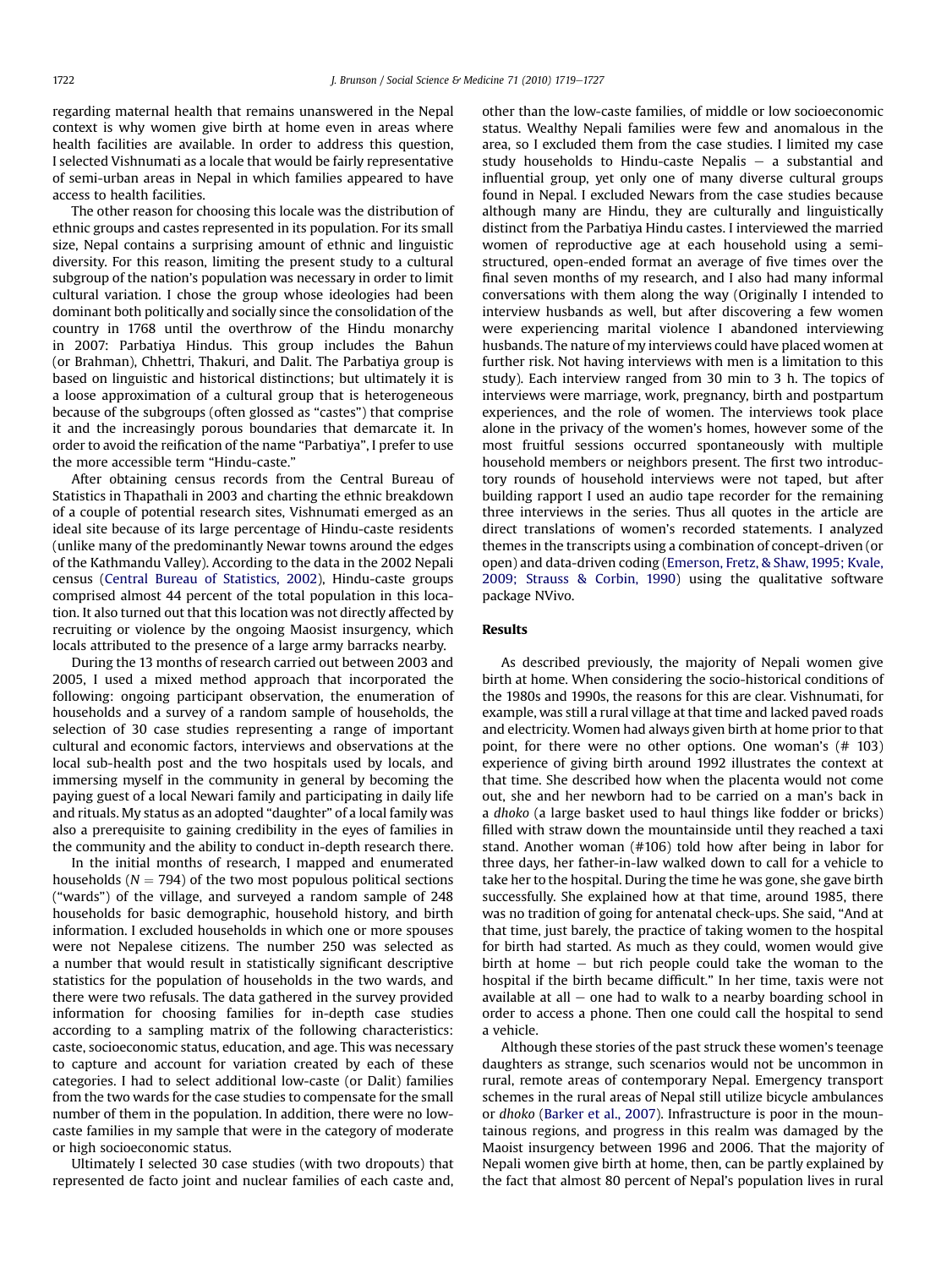areas where the availability of delivery services is unlikely. In the semi-urban village of Vishnumati, however, some other factors were causing women to give birth neither in hospitals nor with the assistance of an SBA.

Available health facilities for antenatal and delivery care varied in terms of distance and quality. Some women utilized the teaching hospital, which was approximately 20 min away by public bus and accessible much more quickly by taxi, motorcycle, or ambulance. Opinions about the teaching hospital were mixed, although most complaints related to long lines and few women had complaints about delivering there. A couple of women even reported going to the maternity hospital located in Thapathali, Kathmandu, more commonly for antenatal care but also for obstetric emergencies. It took anywhere from 30 min to over an hour to reach there from Vishnumati by taxi or motorcycle, depending on traffic. Traveling there by bus included at least two changes in vehicles and substantially more time. The Thapathali maternity hospital had a better reputation among Vishnumati families than the teaching hospital. There was also a government sub-health post just downhill from the village, about a fifteen minute walk from the bazaar. Going to a private hospital was out of reach economically for the middle and lower class families in my research, but wealthy families in or near urban centers like Kathmandu have that option.

Views of birth among the women in the case studies varied mostly along the lines of age and education. Amongst women in their 30s and 40s, birth was predominantly viewed as a natural process about which one does not make a fuss. By using the term "natural" I do not intend to invoke a romanticized vision of lowtech, "traditional" birth as the ideal form (cf. [Van Hollen, 2003\)](#page-8-0). Nor do I mean to equate a "natural" view of birth with a purely biological view of it; for "birth everywhere is socially marked and shaped" ([Jordan, 1993:](#page-8-0) 1). Rather I am referring to a worldview involving a cosmic order in which many aspects of life are seen as beyond human control (although efforts or propitiations may be made in an attempt to influence outcomes) as opposed to the mechanistic materialism of modern science that rejects an ordered cosmic totality and instead articulates the world in terms of cause and effect. Birth is also a product of cultural and political-economic processes, however the extent to which women in the study identified it as such was limited. Thus by claiming that birth was viewed as a natural process I mean that birth had not become medicalized for women in this older age group; it was a process that did not require the expertise or assistance of a trained medical professional. Nor did they utilize any type of local or traditional birth attendants.

Going to the hospital for antenatal check-ups was unheard of in this age group (and in some cases, not possible  $-$  the teaching hospital was established in 1983), but they freely acknowledged that contemporary young mothers would often go. Moreover, these middle-aged women often told stories of giving birth alone. One Brahman mother of 5 (#686), in her 40s at the time of research, described how she did not know what to expect when she went into labor with her first child. She went outside to the garden to walk around and to avoid disturbing the others in the house. She gave birth there, outside in the dark. Another brusque woman in her 40s (#402), also high-caste, relayed in a matter-of-fact way that she had given birth to her eldest child in the fields on the way home after her labor pains began. While the first woman resented her experience in retrospect and compared herself to a stray dog giving birth in the street, the second woman seemed eager to dismiss any potential pity or negative judgment of her experience and presented herself as strong and capable. An extreme example of this latter sort of attitude is embodied in the humorous representation of birth by a mother-in-law in her 50s (#71 Saasu). She claimed that other than at the time of her first son's birth, she was

in labor for only one hour each time. Trying to make us laugh, she boasted dryly, "I gave birth like defecating." The first woman was engaged in a cultural critique of the status and treatment of young married women during her day, while the latter two were reinforcing the predominant cultural dictate that birth was not a big deal.

In contrast, younger and more educated women in the case studies had a "habit" or "custom" of utilizing one of the two hospitals mentioned for series of antenatal appointments. And a few reported attempting to deliver at the hospital, usually for the first birth. Amongst the 28 women, a total of five births occurred at a hospital without complications being the cause of going to the hospital.

#### Birth complications amongst young women and delays in reaching the hospital

Women were socialized to keep quiet about their suffering, and it was usually men who made decisions such as determining at what point situations were dangerous or life-threatening enough to warrant taking them to the hospital. The first narrative contextualizes this statement. The way in which a young mother in her 20s (#71) told the story of the complications that occurred after she went into labor and the actions that were taken provide insight into the different roles family members act out in such scenarios.

This young mother and her joint family stood out from the other case studies in a number of ways. First, her marriage was a "love marriage" by her own admission. Often couples and their families would attempt to cover up pre-marital relationships that resulted in marriage by going through the motions deemed more proper by the community. This typically involved the young man requesting his relatives to go to the young woman's house to ask for her and arrange their marriage, and then later all would agree that it had been an "arranged" marriage. But this family was open about calling it a love marriage. Anjala was also of a different ethnic group than her husband's high-caste Hindu family. Furthermore, she married into the joint family prior to the marriage of the eldest son. At the time of this interview in 2004, any one of these characteristics could have prevented such a union in other families.

This joint family was also notable for its lack of strong hierarchical relationships and division of labor within the household. Whereas most women joked about the tension between mothersin-law and daughters-in-law in joint family households, Anjala described the ways that her mother-in-law and husband helped her with her tasks during pregnancy. When she went to cut fodder in the forest to feed the livestock, her mother-in-law or husband went with her to carry the load on the return trip to the house. Her husband cleaned the kitchen for her when it became difficult to bend over to sweep the floor with a handheld broom. She explained, "Everybody does work. Mother-in-law, Father-in-law, whoever... If Mother-in-law has gone somewhere and I am alone, Father-in-law does everything. Father-in-law cuts fodder, bathes the water buffalo, cares for livestock and cooks food. There is no separation of work." She made these statements during private conversations on her rooftop patio, and her mother-in-law told similar stories in interviews on separate occasions when the daughter-in-law was not present.

Like many of the women in their 20s, Anjala went to antenatal check-ups at the teaching hospital during her pregnancy. Her husband went with her the first two times, and after that her mother-in-law accompanied her. She said, "Mother-in-law also went with me as a friend". She went for a total of five check-ups, and she reported that she received tetanus injections and prescriptions for iron pills and vitamins. She was able to get the vitamins at no cost because a relative of the family worked in the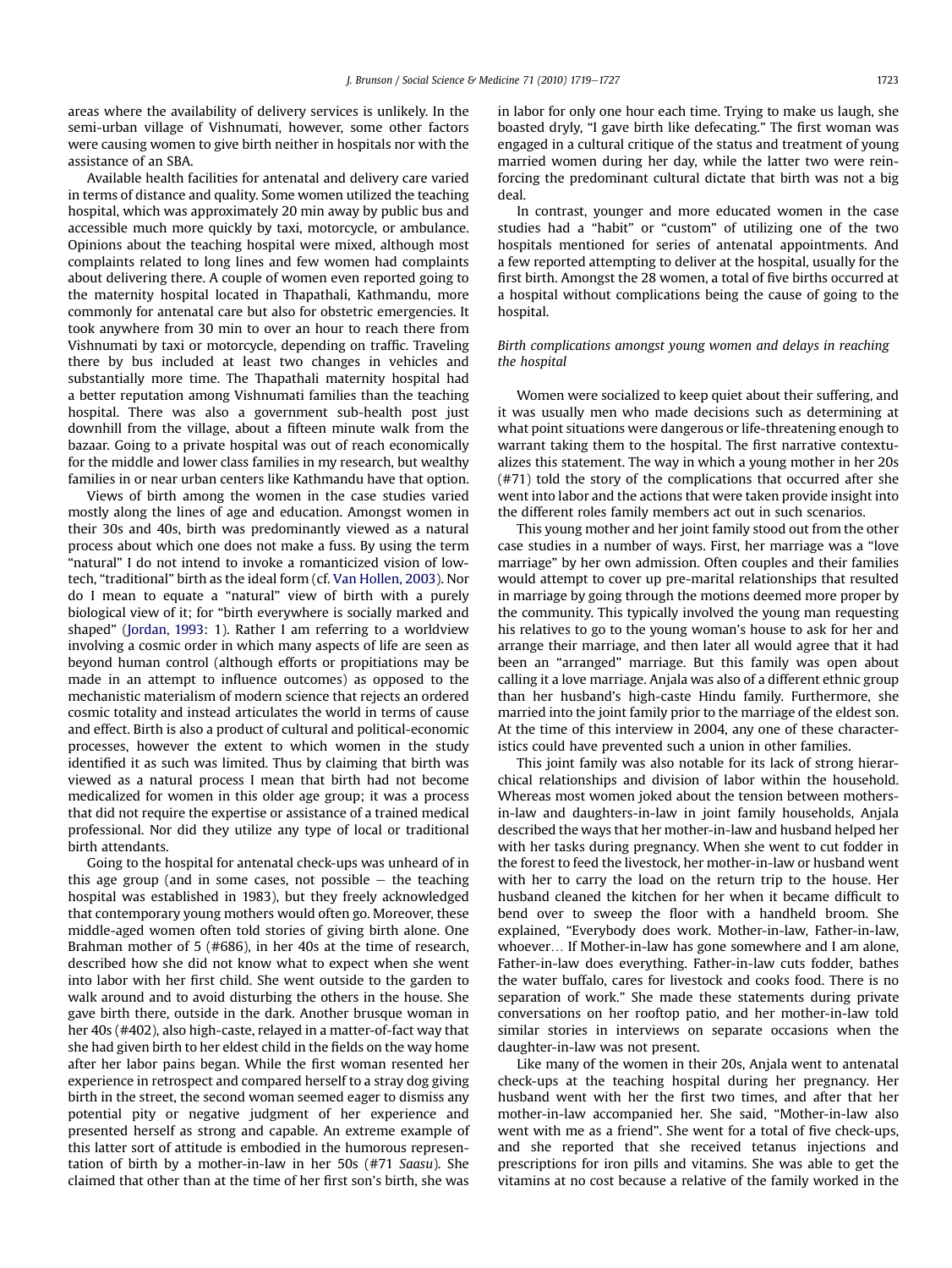hospital. Her sister was a nurse in another hospital in a nearby city, and from time to time she gave her advice such as eating beans, green leafy vegetables, yogurt, milk, fruit, and lentils. Her father-inlaw instructed her to eat yogurt, milk, and fruit. In the latter months of her pregnancy, her father traveled from her natal home to bring her presents of fruit and ghee. From all accounts, she received much support during her pregnancy.

Also like other case study women in their 20s, she did not go to the hospital when her labor pains began.

Q: How long did you have labor pains?

A: I had labor pains from Friday evening, and I gave birth on Sunday at 11:00 a.m.

Q: When did you go to the hospital?

A: I went on Sunday. I did not agree to go, but later dhai (refers here to husband's elder brother - HeB) and others scolded me saying, "Go to the hospital." They said that they would take the baby out by operating or something good. And I said I wouldn't go. Dhai (HeB) kept scolding, saying that I had to go. Dhai (HeB), mother-in-law, husband, the three of them, and one neighbor, four of them, took me to the teaching hospital. I was checked at the teaching hospital, and then I was taken to the maternity hospital in Thapathali in order to give birth.

Q: Why?

A: Dhai (HeB) said that it is better at Thapathali than at Teaching. So I was taken down there.

Anjala refused to go to the hospital initially, even after being in labor for a full day. She made a point of saying that twice she refused, and then finally she gave in to the reprimands of her husband's family. She minimized her role and her agency in this situation in order to follow her understanding of the social script of being a good woman and daughter-in-law. She did not want to appear to be demanding, even in her telling of the story with only me and my research assistant present. Despite the reported ethos in this household of there being "no separation of work," her description of her resistance to being taken to the hospital is suggestive of the low status of young wives in patrilineal, patrilocal societies living in joint families who must be self-effacing and not make demands [\(Bennett, 1982; Croll, 2000; Das Gupta, 1995;](#page-7-0) [Jeffery, Jeffery, & Lyon, 1989](#page-7-0); for differences between low- and high-caste Nepali cf. [Cameron, 1998](#page-7-0)). Moreover, she reported that she was not in much pain or distress; as a result she might have underestimated the direness of her circumstances and did not wish to cause an unwarranted commotion  $-$  because emergencies warrant hospital visits.

Another potential factor also deserves consideration: Anjala might have wanted to avoid the hospital. She commented, for example, on how the "nurses used to scold me and say, 'Why is such a small girl going to give birth so early?'" Then she laughed, explaining that they must have thought that she was young  $-$  when really she was 22 at the time of her first birth  $-$  because she happens to be very petite and looks younger than her age. This (misguided) admonishment by the nurses hints at the possibility of mistreatment by hospital staff, however in this particular case she reported that her experiences at the hospitals were good. In addition, although in this case the husband's elder brother (the eldest son in the joint family) suggested that a cesarean section could be a good solution to the problem, in many low-income Nepali families the costs of cesareans could be a deterrent for seeking hospital care [\(Borghi et al., 2006](#page-7-0); for India cf. [Jeffery & Jeffery, 2008, 2010,](#page-8-0) [in this issue](#page-8-0)). Most of the women in the case studies who gave birth in hospitals did not speak poorly of the facility or treatment received there, but more research needs to be done on possible factors that discourage families from delivering in hospitals, in particular the obstacles for impoverished families such as intimidation or cost (for an assessment of quality of care in rural Nepal cf. [Clapham, Basnett, Pathak, & McCall, 2004](#page-8-0); for attitudes of service providers cf. [Carlough, Pokharel, Bird, & Basnett, 2008\)](#page-7-0). In the end, Anjala did not require a cesarean and the doctor delivered the baby using vacuum extraction. After she gave birth at the hospital she lost much blood and fluids, and she remained there for four days on an intravenous solution.

Two other women directly attributed the delay in being taken to the hospital during prolonged labor as resulting from their innocence and lack of knowledge. One young Dalit (#523), the mother of one son who lived in a rented room with her husband, explained that she did not have very much experience at that point in her life (she was nineteen during her first pregnancy and had only two years of formal schooling) and did not go for antenatal check-ups out of shyness. When it came time for her to give birth at home, she remained in labor for four days. She said, "On the fifth day, I could not tolerate it any more and I went to the hospital. For four days I had been in labor, and on the fifth day everyone scolded me and I went to the hospital for admission". She used the same kind of language as Anjala in describing the ultimate event that led to hospitalization: others "scolded" her (gaali garnubhayo) and insisted that she go.

Another young Chhetri woman (#335) described how with her first pregnancy she had gone to multiple antenatal check-ups at the teaching hospital and even to a private clinic for an ultra-sound at the suggestion of the doctor. It sounded like her joint family intended for her to give birth at the hospital, but through a series of somewhat unclear events she gave birth at home after being in labor for three to four days. When her "stomach pain" began around the ninth month of pregnancy, she did not realize that she had gone into labor. After several days of feeling no movement in her womb, only pain, she went to the hospital for a check-up. The doctor reassured her that the baby was fine, and so she returned home. Somewhat dissatisfied, she went to a traditional healer (jaanne) for treatment. He told her she was in labor and she should go to the hospital. She went home and gave birth immediately after arriving there. She never "got the chance" to go to the hospital to give birth.

The next narrative emphasizes how women are often not in the proper physical condition to demand to be taken to the hospital  $$ they may be barely conscious during an obstetric emergency. Shanta (#303) delivered her first child in the hospital, but she gave birth to her second child at home. There was "a lack of money" at that time, and since she started to have labor pains around midnight she thought, "Why give trouble to others in the night. I called to my mother-in-law just before she was born". She figured that there was no one to take her to the hospital in the middle of the night anyway, so why should she wake the other family members. The labor pain was not as bad as it was with her first birth, her son, and she gave birth "easily" to her daughter around five in the morning. Shanta said,

She was born easily, but the placenta did not fall easily. It did not come out for  $2-3$  hours, so it became difficult to cut it. My daughter became so 'serious' and so did I. Different people were saying different things. Whom should I believe? I was 'serious' because of bleeding, I was in a dilemma... what to do? I fell unconscious for about twenty minutes. All the family members were weeping. They thought I was dying.

Shanta did not indicate how much time passed in this way, but she said that the family members eventually called the SBA. She was able to pull out the placenta, but there was excessive bleeding. The SBA recommended that she be taken to the hospital. Someone fetched a taxi, and they took her to the teaching hospital. She regained consciousness on the way to the hospital.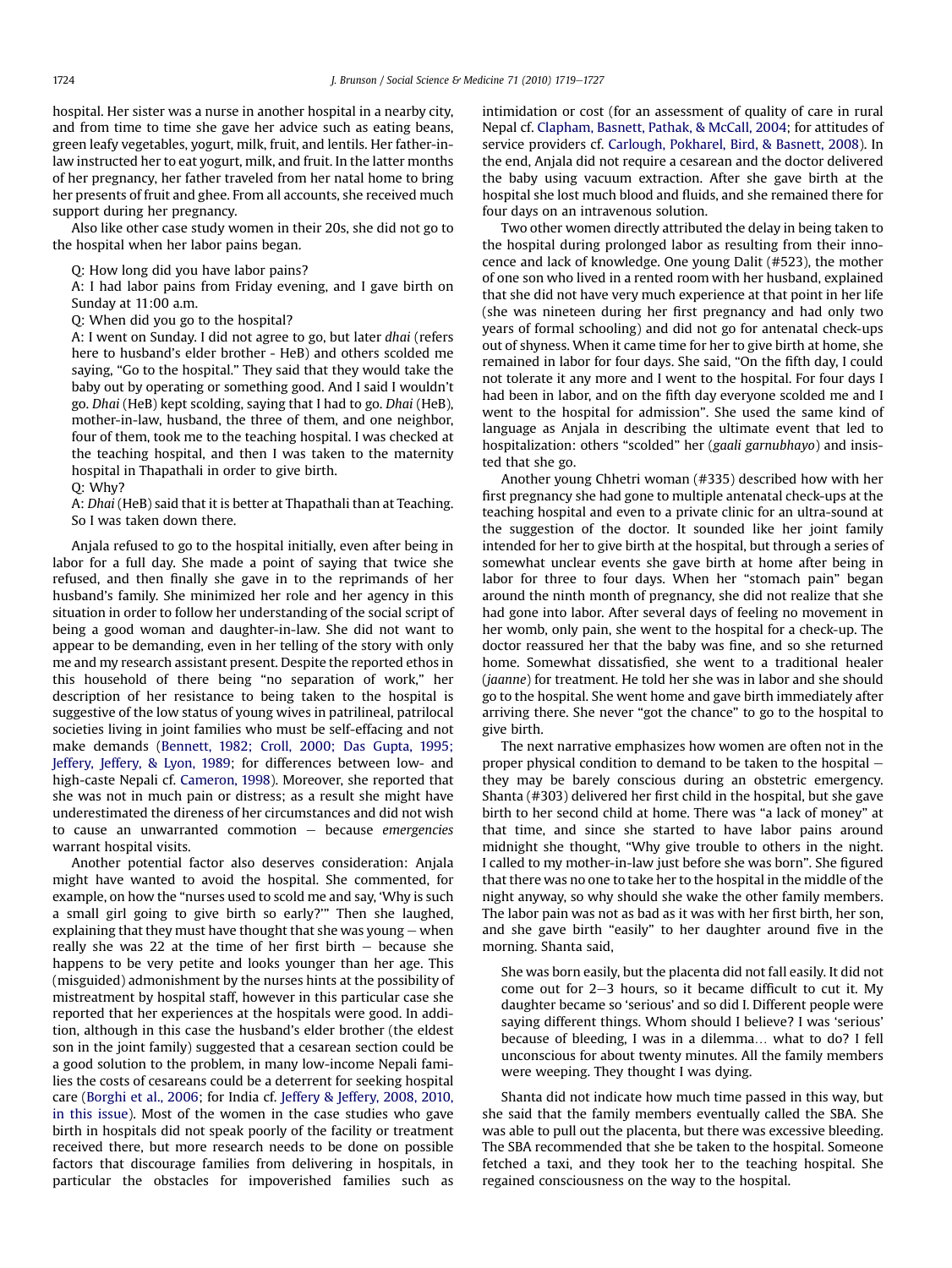Shanta remarked that many women had died when the placenta did not come out. Some old people, she reported, had said that cow dung should be thrust in her mouth  $-$  others said hair  $-$  so that she would vomit. Some recommended using a small hoe to catch the placenta and forcefully pull it out, and Shanta winced in telling this, citing the possibility of tetanus. She had received some training as a volunteer village health worker, and she knew what should have been done in her situation according to a biomedical model  $-$  but she said she was unable to speak at that time. She concluded, "Nowadays I advise women to go to the hospital for delivery cases. Problems will be solved easily there. We should get treatment immediately".

#### Desire for support from husband during childbirth

Added to the fact that historically birth was considered a natural event that does not warrant much special attention is another significant contextual factor: birth was the domain and responsibility of women. According to my case studies, in the past a female relative  $-$  usually the mother-in-law  $-$  would help a woman during delivery or the woman would deliver alone. Birth and the fluids involved were considered ritually polluting by the majority of Hindu-caste families in this study (cf. [Cameron, 1998; Jeffery &](#page-7-0) [Jeffery, 1993; Lamb, 2000](#page-7-0)), and historically men were protected from the potential for pollution by the removal of the events and aftermath of birth from the home to a nearby shed. At the time of this study, Vishnumati women were usually secluded in one room of the house. There was evidence that the significance of such beliefs about pollution was fading, and low-caste and poor women were quick to dismiss the practice of post-partum seclusion for pragmatic reasons.

None of the younger women in the study framed the lack of male involvement in birth as being related to beliefs about pollution. Instead, several women who had experienced complications while delivering at home expressed frustration with the lack of support or understanding of husbands during birth. One woman (#433 neighbor) told her story of going into labor during the time of year when Hindu Nepali women traditionally read a holy book called the Swastaani. After giving birth, the woman and her entire household would have been in a state of ritual pollution (sutkeri), and so her husband was rushing to read more of the holy book before she gave birth; the state of pollution afterwards would preclude any further reading. She described the situation with a sense of indignation and disbelief, saying,

Yes, it is extremely difficult (for women). When one has that much of a stomach (meaning a large pregnant belly), how long will it take to die?! And also my husband is such a half-wit (literally half-done). During the reading of Swasthaani, my husband called the neighbors to read aloud together from the Swasthaani thinking, "Oh, she's about to become sutkeri; there will be no reading of Swasthaani from tomorrow." And I was about to die downstairs. And from upstairs, (came the sound of) them reading aloud together the Swasthaani. That is so shoddy (ajkalTo)! They should have been worried, no? But there was not (any worry). After that happened, I discovered how hard it was. When a person who should understand that it had become difficult (for me) does not, it is extremely hard.

Culturally there is no tradition of men being involved directly with birth, but women are voicing the desire for such support from their husbands. And the role of men in birth is amplified as families in this context embrace the medical model of managing risks during and after birth.

With the advent of hospital deliveries and availability of trained health professionals to assist with birth, obtaining such care began to involve the decision-making power and the initiative to act that was in the hands of the men in the family (cf. [Sargent, 1989](#page-8-0)). But men have not been knowledgeable about birth in the past, and may not even be alerted that it is happening. In one of the few urban and developed settings in Nepal, Mullany's recent research with couples delivering in the major public hospital in Kathmandu revealed that a key obstacle to Nepali husbands' involvement in antenatal care and deliveries was their lack of knowledge, along with social stigma and shyness or embarrassment, regarding women's maternal health. [Mullany \(2006: 2808\)](#page-8-0) concluded, "Appealing to men as 'responsible partners' whose help is needed to reach the endpoint of 'healthy families' may, for example, provide an effective approach for targeting men in the Nepal setting". In her study, young men and health providers alike stated that young men (in this urban setting) were ready to be more involved with maternal health, but they needed education and either the will to ignore the social stigma attached to helping one's wife or programs aimed at changing such stigma.

### Discussion

This ethnographic research suggests that the cultural construction of birth in Nepal is moving away from being a "natural" phenomenon toward one that requires professional skills, at least in the case of emergencies. This transition is hardly straightforward or linear ([Lock, 2001](#page-8-0)). In semi-urban places like Vishnumati, a gap (both conceptually and in practice) lies between the risk for female bodies during birth and male involvement in mitigating that risk. Young married women on the whole may have had more knowledge of biomedical approaches to birth and proximity to biomedical care than their mothers-in-law, but they did not have the social power to demand biomedical services or emergency care. And men still viewed birth as the domain of women and remained mostly uninvolved.

As the cultural construction of birth shifts from a "natural" phenomenon thought to be outside of human regulation toward one that is located within the domain of biomedical expertise and control, local acceptance of a biomedical system of knowledge does not necessarily lead to the utilization of services in a timely manner if neither women nor men are in culturally-defined positions to act. Men remained uninvolved in labor until the situation became so critical that it warranted a husband or father-in-law stepping in, taking control, and seeking biomedical intervention. This creates ample opportunity for life-threatening delays in transporting women to a hospital. Added to this is men's general lack of knowledge regarding matters of birth; they find themselves in the awkward position of evaluating situations and making decisions to act regarding matters (according to women) about which they know little.

Now that birth is increasingly viewed as something to be controlled in this context, who will control it? One obvious potential answer is the Skilled Birth Attendants available at the sub-health post only a few kilometers down the road. They are trained to handle minor complications during and after delivery, and the cost to families is negligible. However all of my case studies agreed that they neither utilized nor knew of others utilizing the SBAs, and I was perplexed by their inability to explain why. My interviews with the two SBAs at the local sub-health post confirmed this finding; they agreed that very few women called them and expressed uncertainty as to why this was the case. Women skipped over this level of health care and went directly to the hospital for antenatal checkups and delivery or for emergencies after attempting birth at home. Despite my repeated attempts to find an explanation, including posing the question using different wording and in the context of different types of conversations, this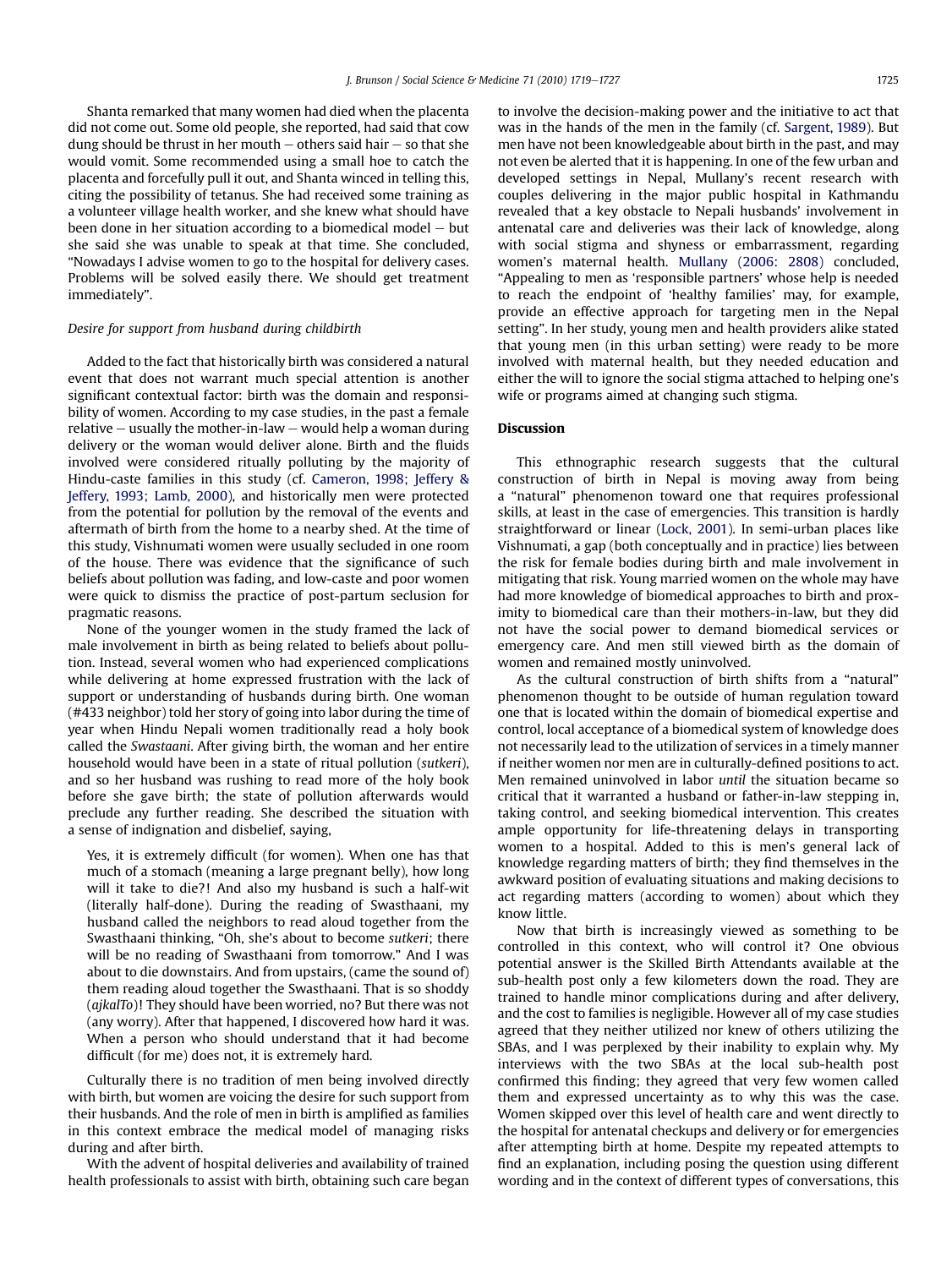<span id="page-7-0"></span>behavior remained unclear (a study that suggests this could be related to service provider attitudes, but not specifically SBAs, is Carlough et al., 2008). SBAs seemed to have the skills but not the necessary social capital. Additional research focusing on this specific aspect would be helpful, along with independent research on quality of care issues. Likewise, no other form of a local or traditional practitioner specializing in birth was used. In fact, the expectation for a traditional, holistic midwife to exist in South Asian societies has been criticized as merely an idea constructed and imposed by development planners ([Pigg, 1997; Pinto, 2008](#page-8-0)).

Another answer  $-$  one supported by anthropological literature  $-$  is that birthing women ought to control birth. However, in this research context I did not discover a system of passing down knowledge about labor and delivery from one generation to the next. As several young women in the previous narratives noted in retrospect, they did not have adequate knowledge about the process in order to act in ways that they thought were most beneficial. In some settings in Nepal, low-caste women with delivery experience often attend births, especially if it had become difficult (Cameron, 1998); in other settings a women is called to do the polluting work of cutting the cord. But in many Nepalese contexts, women labor and deliver with assistance from female members of the husband's family or neighbors ([Pigg, 1997\)](#page-8-0). [Pigg](#page-8-0) [\(1997: 241\)](#page-8-0) concludes, "Care of pregnant women and infants is embedded in myriad customary practices and unspoken assumptions, not entrusted to specialists". I would add to this that in Vishnumati, although experienced family members may be present, young women were not taught what to expect during birth; rather the knowledge they gained was through the experience of their own first births. Although a solution is needed that honors women's experiences and knowledge of their bodies, it ought not leave them entirely dependent on themselves or uniformed.

And last, it is notable that men in this study do control the situation in a birth emergency  $-$  either the husband, the father-inlaw, or in rare cases where the woman lives near or is visiting him, her father. Having husbands be more involved and informed from the start, i.e. throughout labor and delivery, is a possible way to avoid delays. And a recent study on antenatal education conducted in a Kathmandu hospital found that educating a woman and her partner together results in the woman retaining more maternal health knowledge than if she attended alone or not at all [\(Mullany,](#page-8-0) [Lakhey, Shrestha, Hindin, & Becker, 2009\)](#page-8-0). Persuading husbands to become better informed and involved in the birth process seems positive since they hold a powerful role of decision-maker within the household; but at the same time there is a risk of men simply taking control away from the women giving birth (cf. [Sargent,](#page-8-0) [1989](#page-8-0)), particularly because this remains a patrilocal, patrilineal society.

In this discussion, the focus on household-level decisions can inadvertently lead to a myopic perspective from which one momentarily overlooks the structural causes of high rates of maternal loss around the world, such as poverty. At the close of this paper, I reiterate that this study was designed to focus on cultural influences at the microlevel. The participants of reproductive age in this study had a staffed sub-health post within walking distance, a referral system, and the financial means to utilize a taxi to reach the nearby teaching hospital. They claimed that the minimal charges at the hospital were not an economic barrier. The challenges this study population faces differ from those faced by the most severely disenfranchised segments of Nepali society, whether squatters in urban areas or laborers living in remote rural areas. Thus the findings presented here are one piece in the much broader picture of maternal health, rather than an attempt to privilege a "cultural" explanation for morbidity or mortality (for a seminal piece on the failures of such an approach, cf. [Farmer, 1999\)](#page-8-0). Furthermore, in addition to socioeconomic variation, the ethnic and caste diversity in this small country makes it difficult to generalize. It is so great that [Pigg \(1997\),](#page-8-0) in her analysis of attempts to create a national program for training "traditional birth attendants," argued that Nepal's cultural variation is at odds with the institutional need for such a unified program. Thus my findings do not suggest that cultural factors are somehow more important than issues of access and quality of care, nor can they generalize beyond contexts similar to the one described.

#### Conclusion

Confronting maternal mortality, according to dominant development and biomedical ideologies, involves controlling birth  $-$  through family planning and through the active management of birth. Reducing death is part of the project of modernity, and adopting the tools and perspective of reproductive epidemiology is tied to the state management of citizens and the governance of self [\(Foucault, 1978;](#page-8-0) [Pigg & Adams, 2005\)](#page-8-0). For those who adopt a biomedical perspective, bodies, actions, and various domains of reproduction become viewed through the technicallanguage of health and the lens of risk. It is assumed that such surveillance of citizens and bodies, and the resulting social and biomedical interventions, will serve to alleviate suffering and mortality related to procreation; however it is beneficial to strike a balance between a "technomedical" ([Davis-Floyd & Sargent,](#page-8-0) [1997\)](#page-8-0) appropriation of birth and one that relies solely on the capabilities of the birthing mother. This study presents a case in which Nepali women's partial embrace of the biomedical system is rendered ineffective by the gendered politics of decision-making and initiating action at the household level.

In conclusion, women in such a context need an advocate present from the early stages of labor who has training to handle minor complications and knowledge of danger signs  $-$  as well as enough social capital and power  $-$  to decide when a home birth should turn into a hospital birth. Who should fill the role of advocate in this particular social context is worthy of further discussion. In order to confront maternal mortality and decrease the loss of women's lives in childbearing, the issues surrounding timely response and action in the face of complications during home birth need to be taken back to this community and other similar ones and discussed with couples of childbearing age.

#### References

- AbouZahr, C. (2003). Safe motherhood: a brief history of the global movement 1947-2002. British Medical Bulletin, 67(1), 13-25.
- Barker, C. E., Bird, C. E., Pradhan, A., & Shakya, G. (2007). Support to the safe motherhood programme in Nepal: an integrated approach. Reproductive Health Matters,  $15(30)$ ,  $81-90$ .
- Bennett, L. (1982). Dangerous wives and sacred sisters: Social and symbolic roles of high-caste women in Nepal. New York: Columbia University Press.
- Berry, N. S. (2006). Kaqchikel midwives, home births, and emergency obstetric referrals in Guatemala: contextualizing the choice to stay at home. Social Science & Medicine, 62(8), 1958-1969.
- Borghi, J., Ensor, T., Neupane, B. D., & Tiwari, S. (2006). Financial implications of skilled attendance at delivery in Nepal. Tropical Medicine & International Health,  $11(2)$ ,  $228 - 237$ .
- Cameron, M. M. (1998). On the edge of the auspicious: Gender and caste in Nepal. Chicago: University of Illinois Press.
- Campbell, O. M. R., & Graham, W. J. (2006). Strategies for reducing maternal mortality: getting on with what works. Lancet, 368(9543), 1284-1299.
- Carlough, M., & McCall, M. (2005). Skilled birth attendance: what does itmean and how can it be measured? A clinical skills assessment of maternal and child health workers in Nepal. International Journal of Gynecology & Obstetrics, 89(2), 200-208.
- Carlough, M., Pokharel, D., Bird, C., & Basnett, I. (2008). Addressing the attitudes of service providers: increasing access to professional midwifery care in Nepal. Tropical Doctor, 38, 197-201.
- Central Bureau of Statistics. (2002). Population of Nepal: Village Development Committees/Municipalities Population Census 2001.